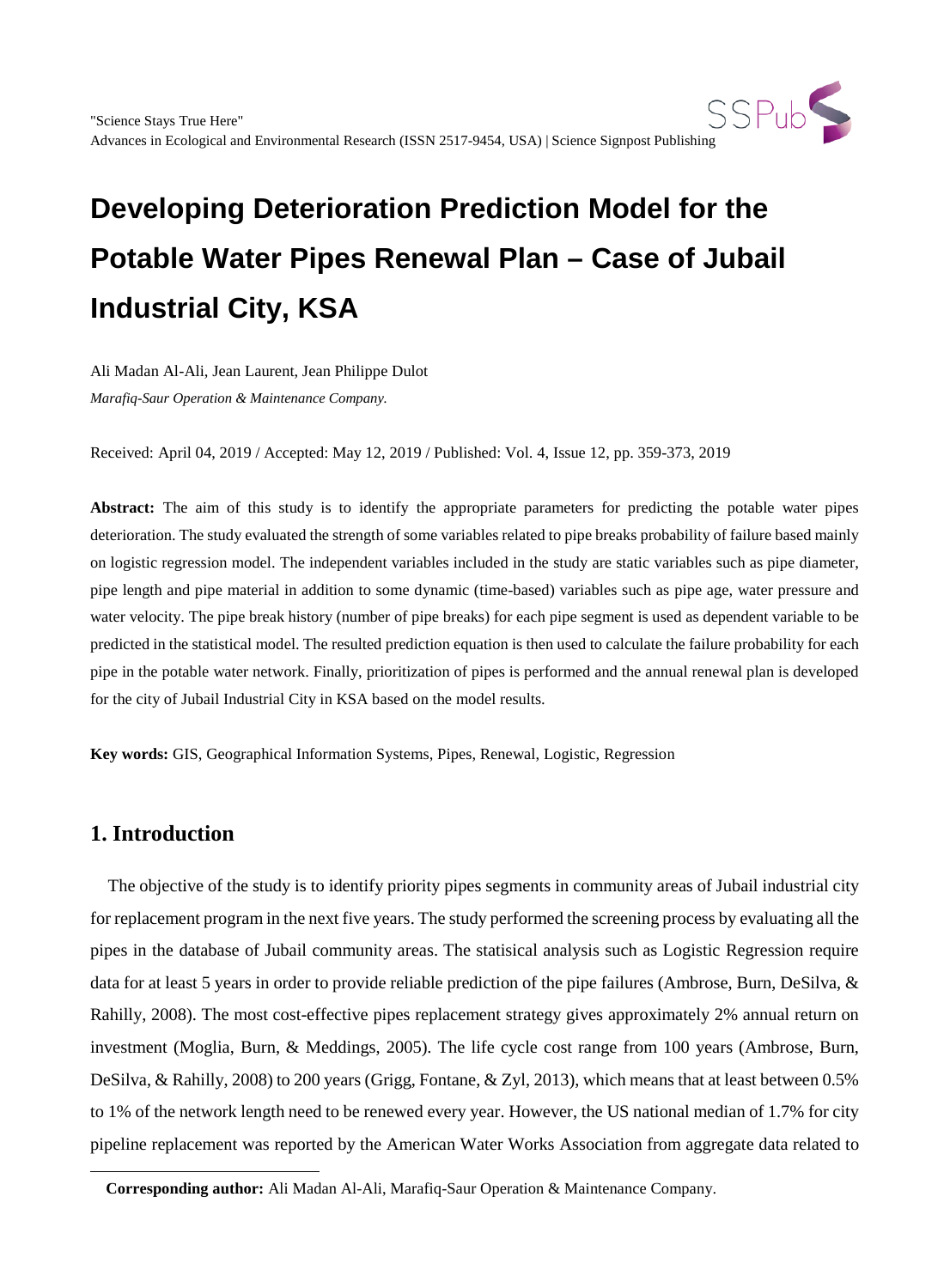combined water utilities including transmission and distribution (AWWA;, 2017) which is more applicable to the study combined network.

# **2. Scope of Work**

Total number of the pipe segments under considerations is 29,658 with total length of 928.25 km that were built during years 1980 to 2017. Total number of 1053 pipe break notifications and 847 affected pipe segments that were recorded during 01/01/2012 to 25/04/2018 in the study area. All key pipes information such as age, diameter size, material and length are recorded in the Geographical Information System (GIS). In addition, some of other support information such as average operating pressure and velocity are recorded. Other parameters such as soil types, customer complaints and water quality are currently out of the scope but gradually could be used in the future as input to the analysis. The study covered only the community area in Jubail industrial city including districts in Deffi, Fanateer, East Corridor, Jalmudah and southern part of Mutrafiah.

The study adopted the American Water Works Association target to renew 1.7% (AWWA;, 2017) of the whole PW pipes network in the Jubail community areas each year in order to meet target life cycle of around 59 years of the whole network. The study aimed to identifying the most critical pipe segments (8.5% of the total network) that needs to be replaced during the next 5 years. In other words, the study attempted to identify the most critical 78.9 km of the current PW community pipes network where around 15.7 km need to be replaced each year.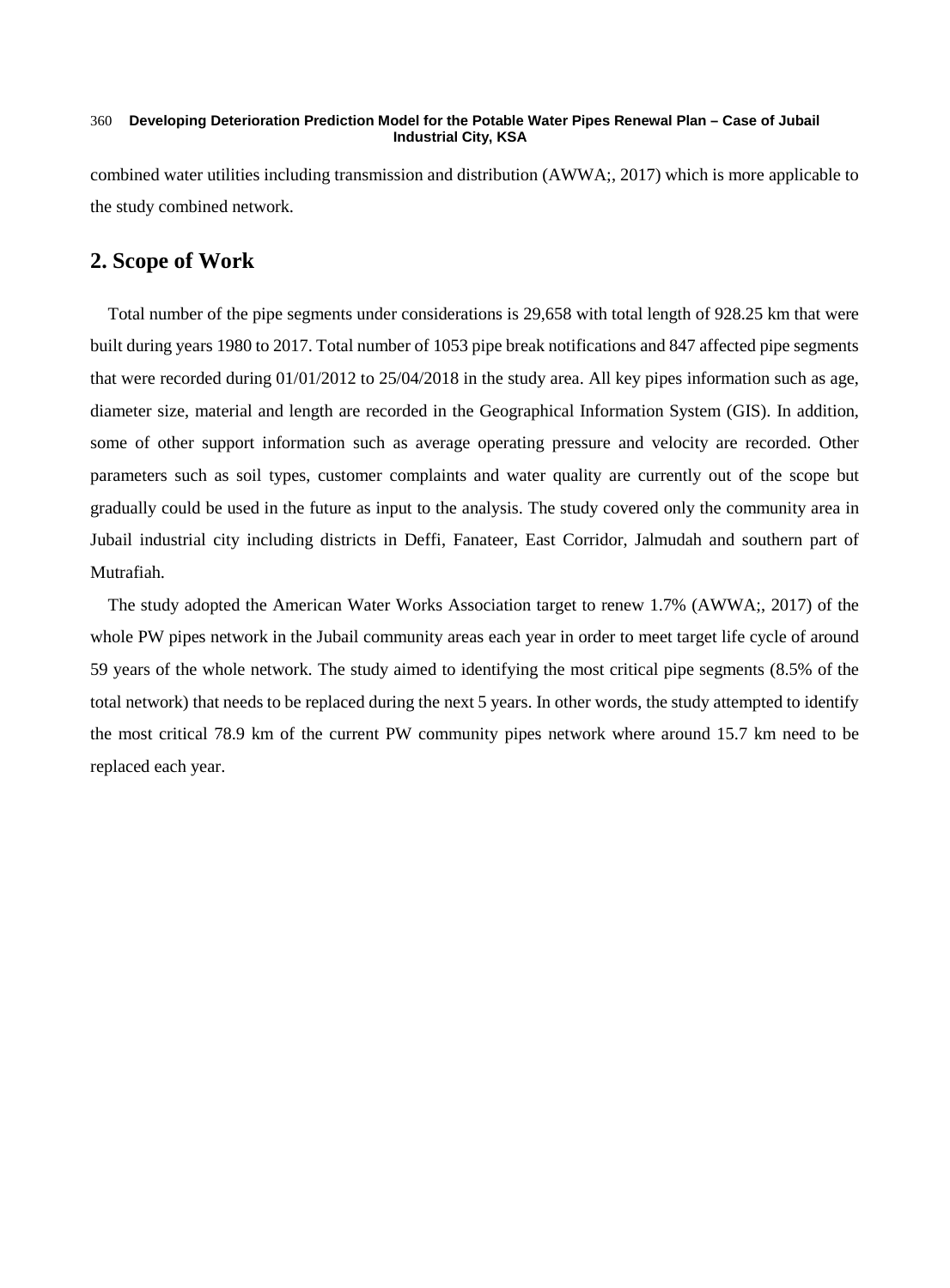# **3. Requirements, Preparation and Methodology**

### **a. Data Requirements**

Table (1) shows the essential data requirement for the analysis where continuous variables are numeric and categorical variables are binomial (0 or 1):

| Table 01: Pipes data sources and parameters needed in the study |                                                              |                                     |  |  |  |
|-----------------------------------------------------------------|--------------------------------------------------------------|-------------------------------------|--|--|--|
| Data Variable                                                   | <b>Remarks</b>                                               | <b>Input in Logistic Regression</b> |  |  |  |
| <b>General Required Information</b>                             |                                                              |                                     |  |  |  |
| Pipe ID                                                         | Unique GISID to differentiate each pipe segment and used to  |                                     |  |  |  |
|                                                                 | connect to the maps in GIS                                   |                                     |  |  |  |
| Pipe Length (km)                                                | Length information of each pipe segment in kilometers        | No                                  |  |  |  |
| <b>District Boundary</b>                                        | Used for risk analysis and criticality calculation           | No                                  |  |  |  |
|                                                                 | Dependent Variable for Logistic Regression Analysis          |                                     |  |  |  |
| No. of Pipe Breaks (PB)                                         | Dependent categorical variable (0: no PB event; 1: PB event) | Yes                                 |  |  |  |
|                                                                 | Independent Variables for Logistic Regression Analysis       |                                     |  |  |  |
| Pipe Age (years)                                                | Continuous variable (Age = current year – installation year) | Yes                                 |  |  |  |
|                                                                 | Used to classify 30 independent categorical variables        |                                     |  |  |  |
|                                                                 | (DIA_20, DIA_25, DIA_32, DIA_40, DIA_50, DIA_63,             |                                     |  |  |  |
| Pipe Diameter (mm)                                              | DIA_65, DIA_75, DIA_80, DIA_90, DIA_100, DIA_110,            | Yes                                 |  |  |  |
|                                                                 | DIA_150, DIA_160, DIA_200, DIA_225, DIA_250,                 |                                     |  |  |  |
|                                                                 | DIA_280, DIA_300, DIA_315, DIA_350, DIA_400,                 |                                     |  |  |  |
|                                                                 | DIA_450, DIA_500, DIA_600, DIA_800, DIA_900,                 |                                     |  |  |  |
|                                                                 | DIA_1000, DIA_1200 and DIA_1400)                             |                                     |  |  |  |
|                                                                 | Used to classify 8 independent categorical variables (M_AC,  |                                     |  |  |  |
| Pipe Material                                                   | M_PVC, M_DI, M_FRP, M_GRP, M_uPVC, M_RCP and                 | Yes                                 |  |  |  |
|                                                                 | M_SCP)                                                       |                                     |  |  |  |
|                                                                 | Used to calculate continuous independent variable (absolute  |                                     |  |  |  |
| Velocity $(m/s)$                                                | velocity). Extracted from hydraulic model. Blank records     | Yes                                 |  |  |  |
|                                                                 | filled by average values.                                    |                                     |  |  |  |
|                                                                 | Used to calculate 3 independent continuous variables         |                                     |  |  |  |
| Pressure (kPa)                                                  | (P_Mean, P_Max and P_Min). Extracted from field loggers.     | Yes                                 |  |  |  |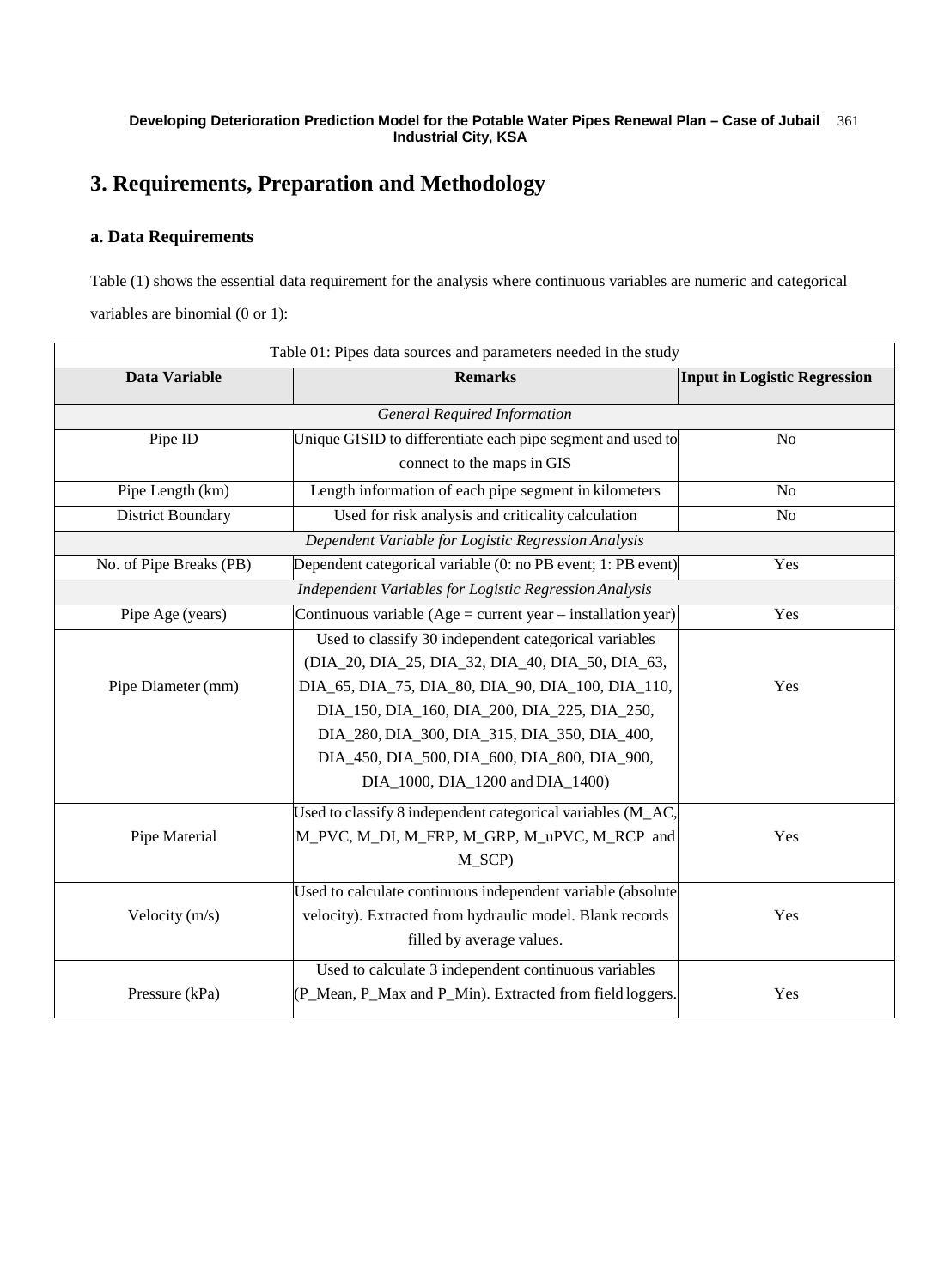### **b. Data Preparation**

The following are the procedures for preparing the data:

- 1. Check for raw data completeness to be 100% for the study area
- 2. Data cleansing and maintenance
- 3. Ensure integrity and consistency of materials and diameters records and convert to bionomial parameters.
- 4. Calculate Age of the pipes based on the installation year and classify age groups
- 5. Calculate number of pipe breaks in each pipe segment and in each zone
- 6. Conduct pipe break analysis of the pipes characteristics such as size, age, zone risk and pipe material
- 7. Calculate absolute velocity values for the pipes
- 8. Process pressure data logs, identify pressure zones and associate values to related pipes

9. Recode some independent parameters to be categorical variables and make sure the dependent variable to be binary

10. Use Logistic Regression analysis to identify significance and weights for the parameters

### **c. Overall Process and Methods**

The method is partially inspired from the Water Distribution System Risk Tool for Investment Planning by Water Research Foundation, EPA and WERF (Grigg, Fontane, & Zyl, 2013). This methodology has been customized according to the local situation of Jubail community network to accommodate local available data in GIS. The methodology is predictive method based on statistical analysis and ranking of multiple criteria from historical performance and failure. Logistic regression analysis has been selected to evaluate the strength of all parameters in predicting the occurrence of future pipe break events in all pipe segments. Following are main methodology steps:

- 1. Identify criticality of residential zones
- 2. Identify influence threat factors
- 3. Specify probability of failure values based on logistic regression result
- 4. Prioritization of critical pipes and plan renewal accordingly

# **4. Identify Criticality of Residential Zones**

The criticality rate is calculated for each district in the community areas as in the following equation:

Pipe Breaks Rate = (Total # of Pipe Breaks in a District / Network Length of a District) / no. of monitoring years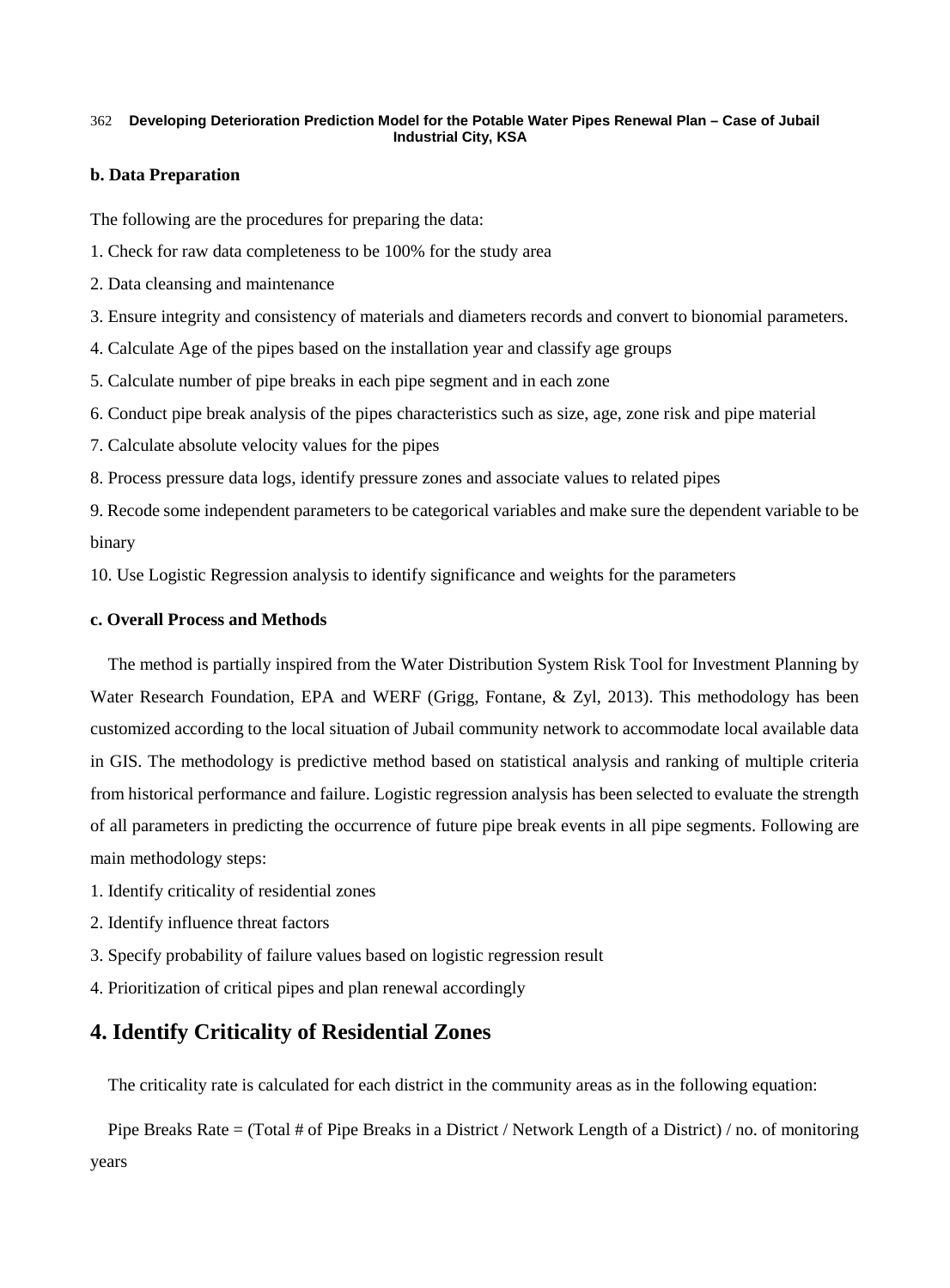Note that all districts of the strudy area have started to be monitored in the same year (2012) but many pipes are newely installed after 2012 which will have lower number of monitoring years. Therefore, it is required to divide by the number of monitoring year to get correct rate for all pipes segments. The result and thematic map showed the most critical residential districts in Jubail Industrial city that are facing highest rate of repeated pipe breaks per km of network length which are respectively: Huawailat (Camp 11) and Al Hijaz (B1), Al Kods (D2), Makkah (B2), JIC, Al Faiha (D3) and Camp 10. These are the areas, which got extreme risk and upper high risk. The result of the remaining districts can be seen in Figure (1) for the high, medium and low risk.



Figure 1: Table and Thematic map of the criticality analysis of pipe breaks per districts in Jubail Industrial city

# **5. Identifying Influence Threat Factors**

The data analysis is based on five main factors where three are considered as assets data related to the pipe (age, diameter and material) and two are operational hydraulic factors (pressure and velocity). These factors are the predictors that are used to get the probability of pipe breaks occurrence.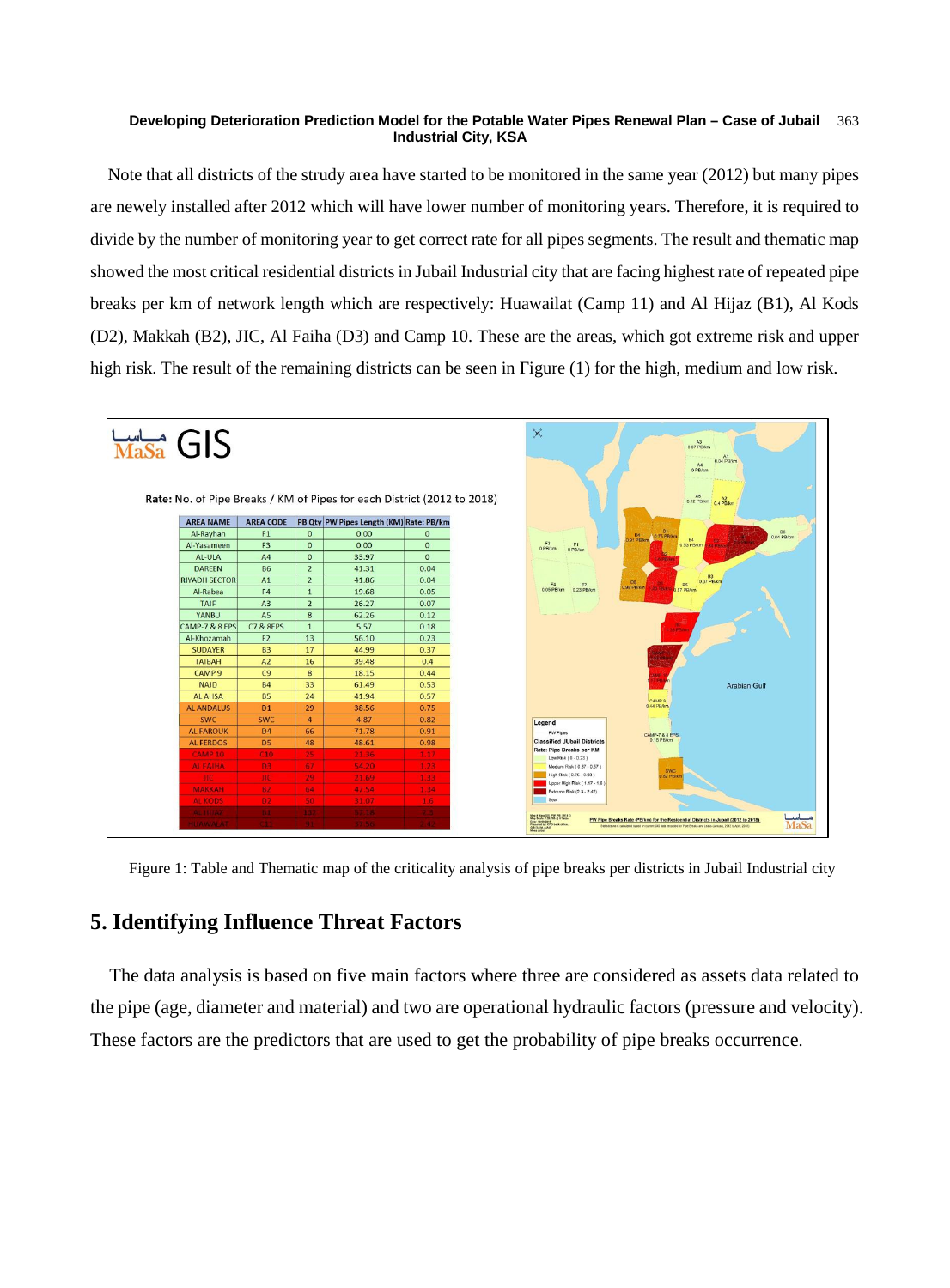### **a. Asset Data**

### **i. Age of the Pipe**

Some statistics related to the age of pipes were extracted from the database (Table 2). It has been noticed that around 61% of the network length with age more than 26 years. Overall, the average of 1.1 pipe breaks per km was calculated. However, some of particular ages (29, 33 and 35) have the highest rate of 2 or more of pipe breaks per km.

| <b>Pipes Age Group</b>      | Length $(km)$ | <b>Total Pipe Breaks</b> | Rate (PB/km) |
|-----------------------------|---------------|--------------------------|--------------|
| Age Group 1: 1 to 26 years  | 363.02        | 115                      | 0.31         |
| Age Group 2: 30 to 38 years | 565.23        | 938                      | 1.65         |
| <b>Grand Total</b>          | 928.25        | 1053                     | $Avg = 1.13$ |

Table 2: Age groups and calculations of length and pipe break rates.

### **ii. Diameter size**

Calculation and analysis of the diameter sizes of the pipes in the study area shows that diameters of smaller sizes (20mm to 110mm) represents around 21.6% of the network in the study area while pipes with the largest diameter sizes (450mm to 1400mm) only represents around 4% of the network length. However, the majority of the pipes in the network falls in the middle class of diameters (150mm to 400mm) which represents 74.4 % of the network length. This is reflected on the high number of pipe breaks (88% of the pipe breaks) in the diameters (150mm to 400mm) as seen in Figure (2).



Figure 2: Total potable water network pipe breaks according to the diameter sizes of the pipes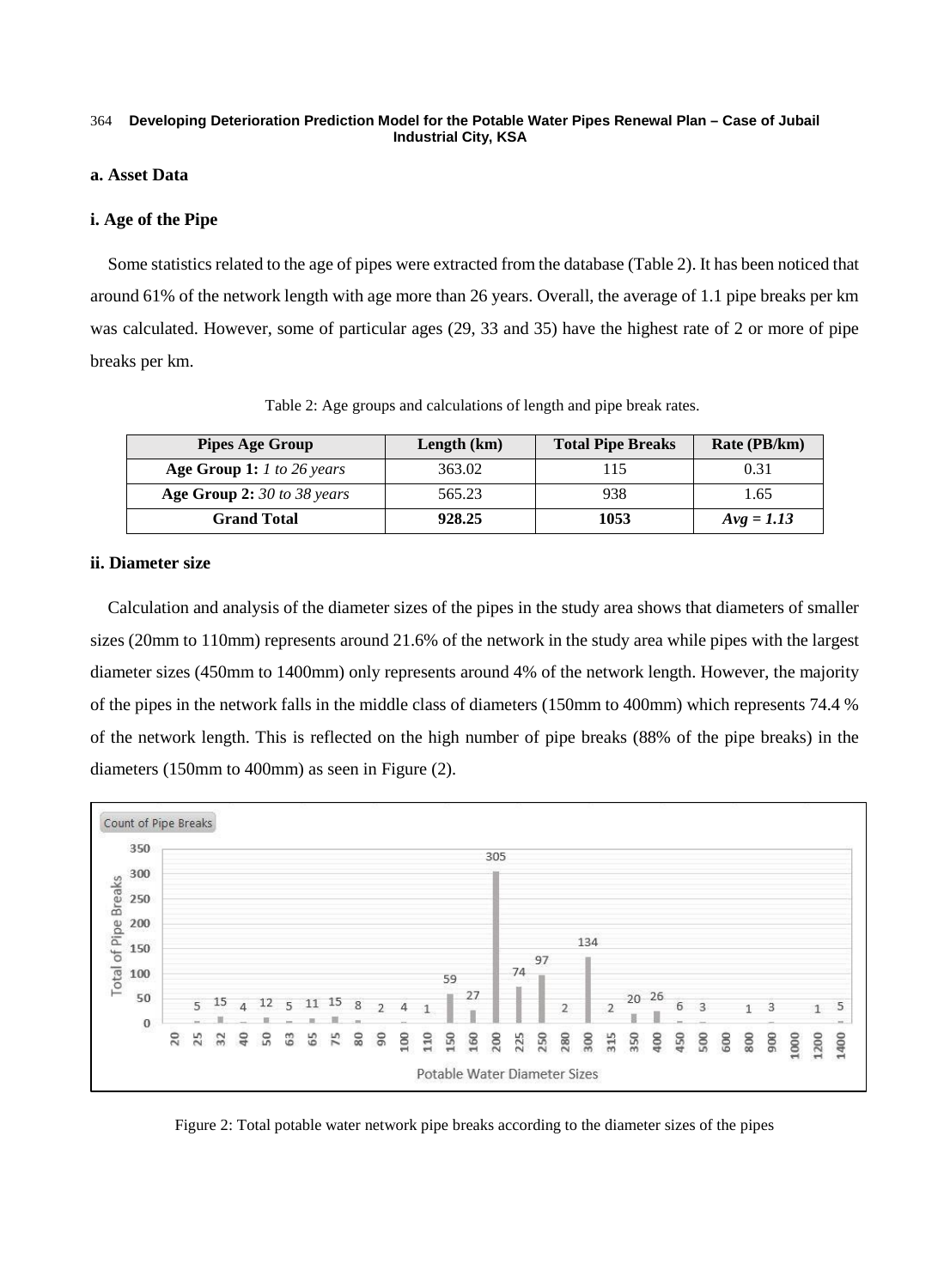### **iii. Material**

The rate (PB/KM) indicates if certain type of pipe material is breaking more often than the other types of material such as PVC, which has the highest rate of (1.32 PB/km) among other types of materials (Table 3). Following comes the uPVC with approximately an average rate of 0.99 PB/km. On the other hand, FRP and RCP materials showed the lowest PB rates.

| <b>Material Type</b> |        | Length (km) Total Pipe Breaks Rate (PB/km) |              |
|----------------------|--------|--------------------------------------------|--------------|
| AC                   | 59.66  | 28                                         | 0.47         |
| DI                   | 41.21  | 15                                         | 0.36         |
| <b>FRP</b>           | 0.09   | 0                                          | 0.00         |
| GRP                  | 52.01  | 25                                         | 0.48         |
| <b>PVC</b>           | 129.24 | 171                                        | 1.32         |
| <b>RCP</b>           | 20.17  | 1                                          | 0.05         |
| <b>SCP</b>           | 20.14  | 9                                          | 0.45         |
| uPVC                 | 605.74 | 598                                        | 0.99         |
| <b>Grand Total</b>   | 928.3  | 847                                        | $Avg = 0.91$ |

Table 3: Calculations of length and pipe breaks categorized by material type

### **b. Hydraulic Data**

The hydraulic parameters includes pressure and velocity. Velocity data were extracted from the main lines in the hydraulic model while the pressure data are extracted from 23 field data loggers.

### **i. Velocity (M/S)**

The velocity data were exported from the hydraulic model and processed inside the developed GIS. The current hydraulic model provided calculations of velocity for the main lines only which represent only 20% of the total network length (187.2 km). Furthermore, only 202 pipe break events (23.8%) occurred on these main lines as indicated in Table (4). Records of the other pipes (740.4 km) were filled with the average absolute velocity value (0.089626 m/s) in order to be able to run the statistical model.

**Velocity Group Length**  $(km)$  **Total Pipe Breaks Rate**  $(PB/km)$ Low Velocity  $( $0.10 \text{ m/s}$ )$  116 135 1.16 High Velocity (=>  $0.10 \text{ m/s}$ )  $71.8$  67 0.93 **Grand Total 187.8 202** *Avg = 1.07*

Table 4: Length and pipe breaks of main lines categorized by velocity level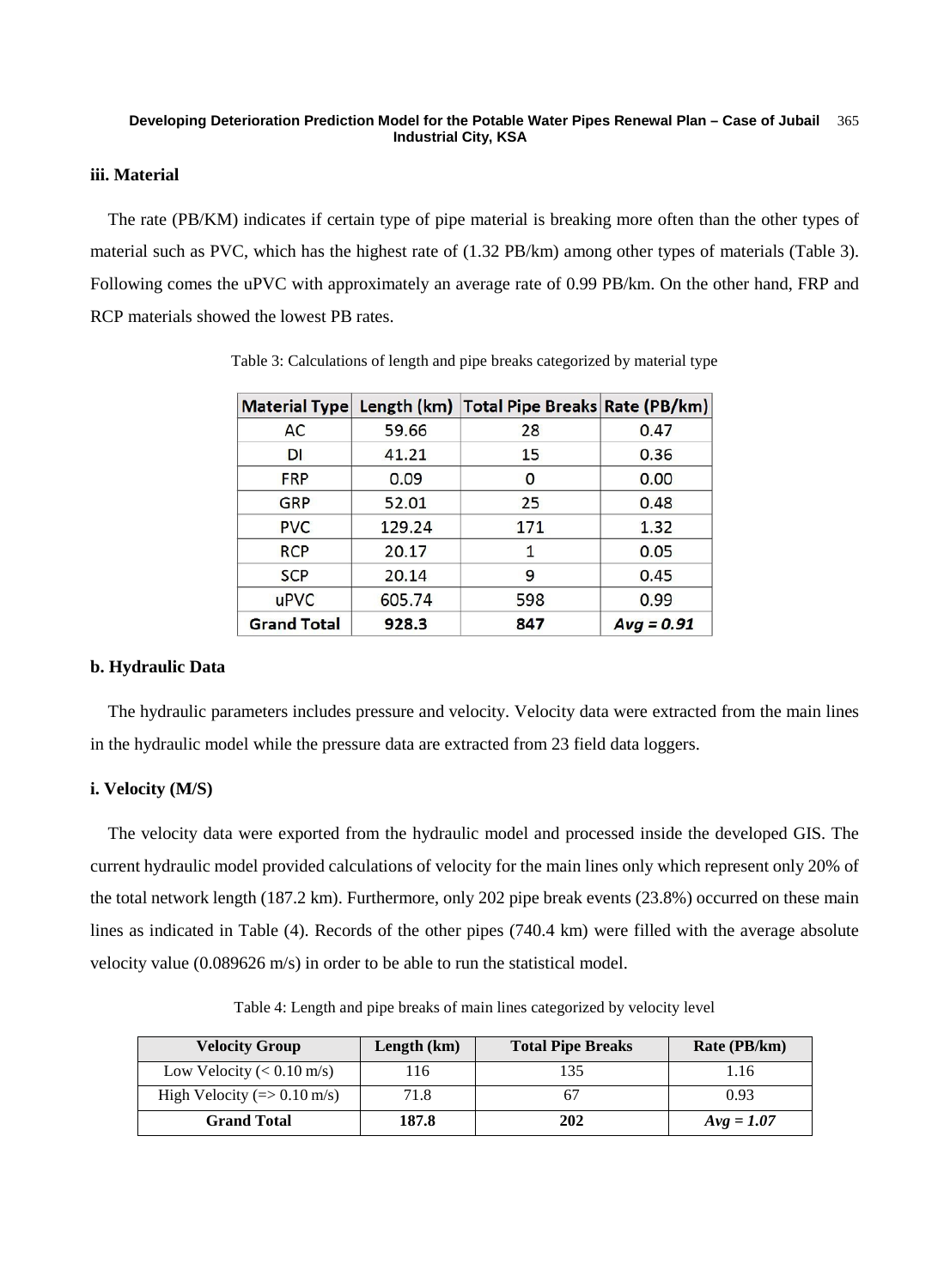### **ii. Pressure (kPa)**

The pressure data was extracted from 23 field data loggers (Table 5) where a total of 6,543,563 logs for the period 17/07/2017 to 03/09/2018 were processed. The statistics were calculated for each data logger and Thiessen polygons were created using GIS for the position of each data logger in order to cover the network pipes in nearest area to each logger. The mean, minimum and maximum pressure was associated with each pressure zone created from these polygons. Then, the mean, minimum and maximum pressure was associated to each related pipe segment within each pressure zone. The three pressure measures (P\_Mean, P\_Max and P\_Min) variables were used as predictors for fitting the logistic regression model for all pipes' segments.

| Seq.           | <b>Logger Location</b>                           | <b>Logger Type</b> | P_Max  | P_Min   | P Mean | Date_From  | Date_To    | No. of Logs |
|----------------|--------------------------------------------------|--------------------|--------|---------|--------|------------|------------|-------------|
| 1              | T-230, Near Petrokemya, FH-90                    | <b>KPI Logger</b>  | 393.90 | 188.06  | 299.84 | 01/10/2017 | 31/10/2017 | 89,280      |
| $\overline{2}$ | T-154, WWPS-7, Near SAFCO                        | <b>KPI Logger</b>  | 400.36 | 182.07  | 309.84 | 01/10/2017 | 30/10/2017 | 89,280      |
| 3              | Ferdaus, T-Ahzab, FH-32                          | <b>KPI Logger</b>  | 280.73 | 125.54  | 230.79 | 01/10/2017 | 31/10/2017 | 89,280      |
| 4              | T-Dammam/Dammam 17, FH-16                        | <b>KPI Logger</b>  | 262.06 | 117.75  | 227.46 | 01/10/2017 | 31/10/2017 | 89,280      |
| 5              | Makkah, T-Sarat/T-Zamzam, FH 1-1                 | <b>KPI Logger</b>  | 295.40 | 153.78  | 254.41 | 01/10/2017 | 31/10/2017 | 89,280      |
| 6              | Sudayer, Hawiyah 2, FH-15                        | <b>KPI Logger</b>  | 264.75 | 128.54  | 222.37 | 01/10/2017 | 31/10/2017 | 89,280      |
| 7              | RC Building, backside visiter building           | Network Logger     | 483.05 | $-0.97$ | 371.08 | 12/07/2017 | 09/11/2017 | 345,826     |
| 8              | T-Dammam, near Dammam 26, FH-1/3                 | Network Logger     | 290.96 | 67.02   | 230.41 | 17/07/2017 | 22/11/2017 | 368,714     |
| 9              | T-Andulus/Andulus 9, FH-33                       | Network Logger     | 273.03 | $-1.38$ | 211.18 | 17/07/2017 | 09/10/2017 | 242,039     |
| 10             | T-Ferdaus/Ferdaus 20, FH-5                       | Network Logger     | 301.16 | $-1.38$ | 228.99 | 13/07/2017 | 21/11/2017 | 378,028     |
| 11             | T-Faiha/T-Khamees, near Faiha 27, FH-201         | Network Logger     | 290.68 | $-1.65$ | 226.28 | 13/07/2017 | 27/11/2017 | 394,700     |
| 12             | Camp 11, T-Huwaylat/T-Dairie, St. 46, FH-01      | Network Logger     | 251.80 | 61.09   | 179.81 | 12/07/2017 | 09/10/2017 | 255,979     |
| 13             | T-Najd/Najd 16, FH 1-8                           | Network Logger     | 349.15 | 75.43   | 227.60 | 17/07/2017 | 22/11/2017 | 368,662     |
| 14             | T-Faiha/Faiha 7, FH-62                           | Network Logger     | 273.31 | $-8.27$ | 152.87 | 13/07/2017 | 27/11/2017 | 394,642     |
| 15             | Kods 8/T-Khalil, in front of fire station, FH-30 | Network Logger     | 292.75 | 91.84   | 214.29 | 17/07/2017 | 21/11/2017 | 366,384     |
| 16             | T-Andulus/Andulus 23, FH-43                      | Network Logger     | 294.27 | $-3.72$ | 220.20 | 17/07/2017 | 09/10/2017 | 241,924     |
| 17             | Farooq, T-Karamah/T-Batra, FH-327                | Network Logger     | 279.24 | $-0.55$ | 217.25 | 13/07/2017 | 21/11/2017 | 377,771     |
| 18             | T-Farooq/T-Sedieg, FH-37                         | Network Logger     | 280.62 | 72.95   | 224.38 | 13/07/2017 | 21/11/2017 | 377,773     |
| 19             | Fanateer PS, Discharge line A                    | PS Logger          | 441.61 | 48.61   | 221.47 | 18/07/2017 | 27/11/2017 | 380,257     |
| 20             | Fanateer PS, Discharge line B                    | PS Logger          | 448.50 | 52.06   | 245.81 | 18/07/2017 | 27/11/2017 | 380,204     |
| 21             | Deffi PS, Discharge line A                       | PS Logger          | 315.44 | 26.54   | 229.78 | 18/07/2017 | 27/11/2017 | 380,240     |
| 22             | Deffi PS, Discharge line B                       | PS Logger          | 317.16 | $-2.07$ | 231.25 | 18/07/2017 | 27/11/2017 | 380,191     |
| 23             | Jalmudah, T-6, after EXTRA mall, FH              | PS Logger / RTU    | 339.56 | 32.75   | 225.05 | 17/07/2017 | 03/09/2018 | 374,549     |

Table 5: Network and Pump stations Data loggers used to measure Pressure (kPa) parameter

# **6. Statistical Analysis**

### **a. Research Question**

Failure predictions are thorough analysis of existing asset and failure data. Use of the failure predictions rather than just the historical performance when making pipes renewal decisions could reduce the predicted costs considerably. Statistical logistic regression analysis is required in order to get the prediction equation based on the explanatory variables. Therefore, the research question is: What is the impact of age, diameter, material, velocity and pressure on the probability of pipe breaks?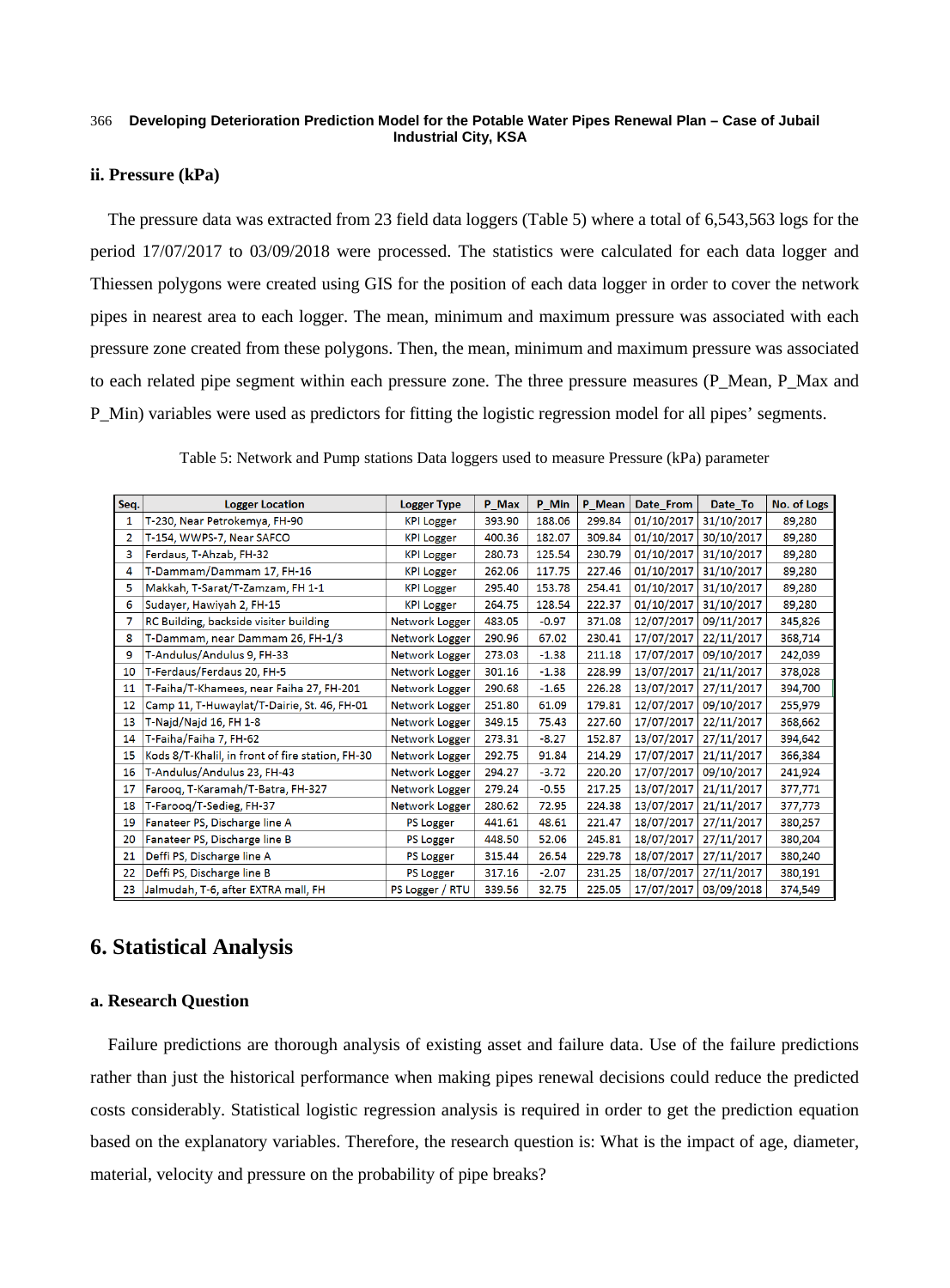Overall Likelihood index of Failure = *f (age, diameter, material, velocity, pressure)*

### **b. Initial Logistic Regression Analysis**

Multiple duplicate records were created for pipe breaks occurred more than once in a single pipe segment in order to have only 0 or 1 in the response variable for each record, which provide *Binary* response type using logistic function (*Logit*) model. Direct logistic regression was performed to assess the impact of all factors related to the function (*age, diameter, material, velocity and pressure*) on the likelihood that pipe break will occur. The model contained 43 independent variables as explained in Table (1). Result of the initial logistic regression analysis indicated that coefficients of 2 predictors (DIA\_1400 and M\_SCP) could not be defined by the model because of singularities. The low p-value out of the logistic regression model fitting result indicating that only the intercept and 7 independent variables are statistically significant suggesting a strong association between them with the probability of pipe break event.

### **c. Analysis of Variance (ANOVA)**

Analysis of Variance (ANOVA) was also performed as statistical technique for investigating data by comparing the means of subsets of the data. The function compares the sequential logistic regression models which compares the smaller model with the next more complex model by adding one variable in each step. Each of those comparisons is done via a likelihood ratio test (LR test). Then, each coefficient against the full model containing all coefficients. ANOVA test of the 'main effect' for each independent variable which also explore the possibility of an 'interaction effect' among levels of independent variables on the dependent variable.

It has been noticed in the resulted analysis of deviance table which measure the goodness of fit that Reside. Dev is decreasing from 9113 (at intercept level) and every time when new independent variable added to the model until it reaches 7190.7 (at the full model level). The term were added sequentially from first to last where the deviance or the difference between null model and after adding the Age. Years variable  $= 670.18$ was the largest deviance. The 2nd largest deviance was for  $DIA_{150} = 509.14$ , followed by other DIA variables such as DIA\_32, DIA\_40 and DIA\_50 with values (106.24, 111.34 and 107.74) sequentially. The probability of seeing a difference in Reside. Dev "Pr(>Chi)" indicated possible improvement in the model fit upon adding some variables is greater than what is expected by chance alone. These additional significant independent variables are DIA\_63, DIA\_65, DIA\_90, DIA\_110, DIA\_160, DIA\_225, DIA\_250, DIA\_300, DIA\_400, DIA\_450, M\_AC, M\_PVC, M\_DI, M\_GRP and P\_Max.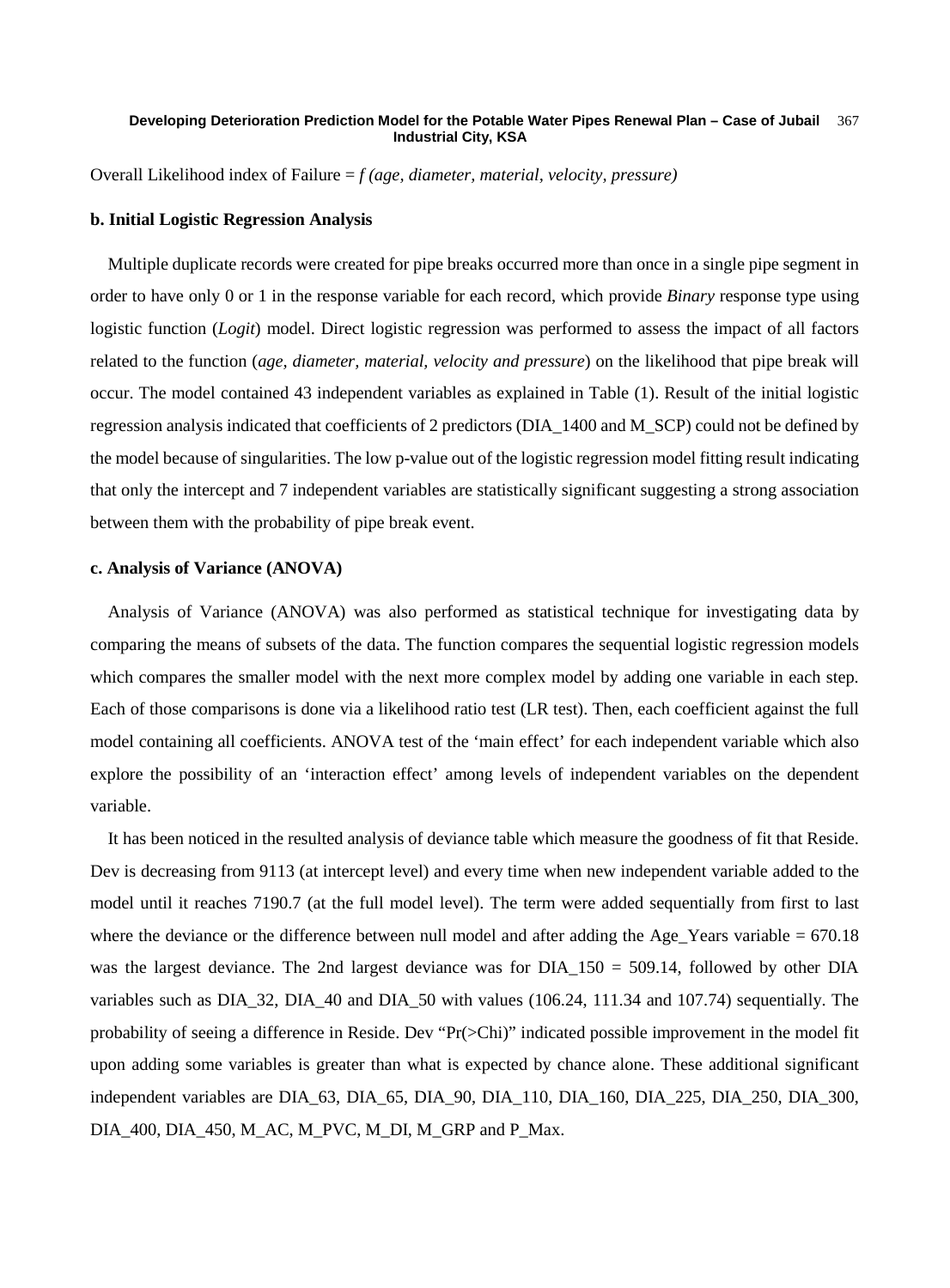### **d. Final Logistic Regression Analysis**

Direct logistic regression was performed again to assess the impact of significant factors after performing ANOVA on the initial logistic regression model as these additional factors showed possible improvement in the model fit on the likelihood that pipe break will occur. (see Table 6). The low p-value out of the final logistic regression model indicated that the model fit improved and the significant predictors increased from 7 to 16 independent variables which are statistically significant suggesting a strong association between them with the probability of pipe break event.

Out of the statistically significant predictors, it has been noticed that the intercept and 9 diameter variables have negative coefficients suggesting that these variables being equal, the related pipe segments are less likely to have pipe breaks. In particular, the significant variables with negative coefficient are representing the relatively smaller diameter pipes as following: DIA\_25, DIA\_32, DIA\_40, DIA\_50, DIA\_63, DIA\_65, DIA 90, DIA 150 and DIA 160.

Additionally, one material variable (M\_DI) showed negative coefficient indicating that DI material pipes are less likely to have pipe breaks compared to other types of materials.

On the other hand, other types of material variables (M\_PVC and M\_GRP) have positive coefficient suggesting that these types of materials are more vulnerable to pipe breaks. Also, the larger diameter variables (DIA\_250 and DIA\_300) along with Age\_Years and pressure mean (P\_Mean) have positive coefficient suggesting that all other variables being equal, the relatively old and large diameter pipes with high pressure mean are more likely to have pipe breaks. Finally, M\_AC material variable along with the other diameters, maximum pressure and velocity variables showed high p-values in the logistic regression model fitting results which indicate that all remaining variables are not statistically significant.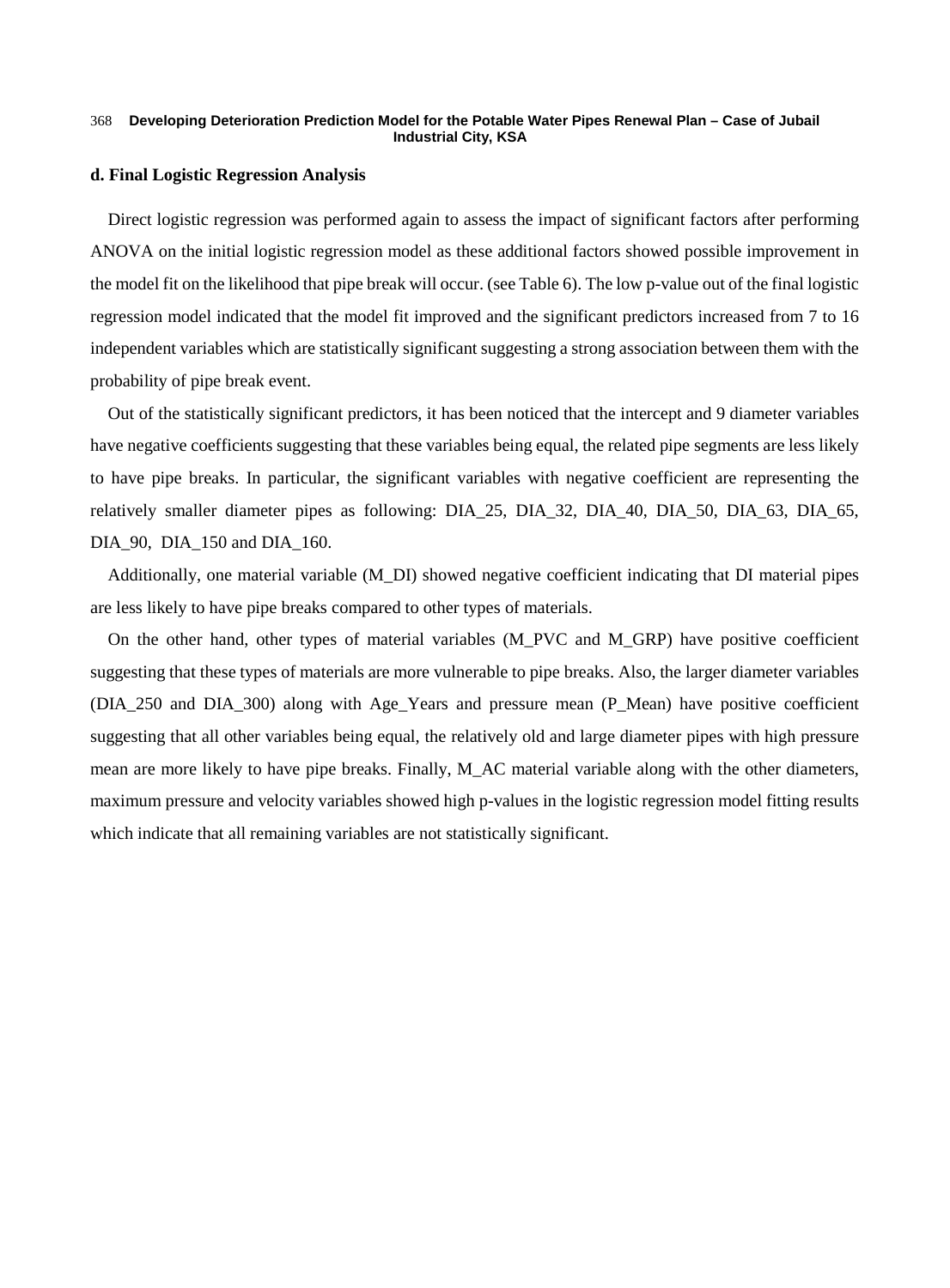Table 6: Model result of fitting logistic regression analysis in R

| Call:<br>$qlm(formula = PB Count.f ~ Renewal.data$ SAqe Years + DIA 25.f +<br>DIA 32.f + DIA 40.f + DIA 50.f + DIA 63.f + DIA 65.f + DIA 90.f +<br>DIA 110.f + DIA 150.f + DIA 160.f + DIA 225.f + DIA 250.f +<br>DIA 300.f + DIA 400.f + DIA 450.f + M AC.f + M PVC.f + M DI.f +<br>M GRP.f + Renewal.data\$P Max + Renewal.data\$P Mean, family = binomial(link = "logit"),<br>$data = model1data)$ |                                                                                                                                                                                                                                                                                                                                                     |  |  |  |
|-------------------------------------------------------------------------------------------------------------------------------------------------------------------------------------------------------------------------------------------------------------------------------------------------------------------------------------------------------------------------------------------------------|-----------------------------------------------------------------------------------------------------------------------------------------------------------------------------------------------------------------------------------------------------------------------------------------------------------------------------------------------------|--|--|--|
| Deviance Residuals:                                                                                                                                                                                                                                                                                                                                                                                   | Min 10 Median 30 Max                                                                                                                                                                                                                                                                                                                                |  |  |  |
| $-1.2615 -0.2056 -0.1398 -0.1026$ 3.8441                                                                                                                                                                                                                                                                                                                                                              |                                                                                                                                                                                                                                                                                                                                                     |  |  |  |
| Coefficients:                                                                                                                                                                                                                                                                                                                                                                                         |                                                                                                                                                                                                                                                                                                                                                     |  |  |  |
|                                                                                                                                                                                                                                                                                                                                                                                                       | Estimate Std. Error z value $Pr(>  z )$                                                                                                                                                                                                                                                                                                             |  |  |  |
|                                                                                                                                                                                                                                                                                                                                                                                                       | (Intercept) $-5.8679067$ 0.2118612 -27.697 < 2e-16 ***                                                                                                                                                                                                                                                                                              |  |  |  |
|                                                                                                                                                                                                                                                                                                                                                                                                       | Renewal.data\$Age Years 0.0894120 0.0045638 19.592 < 2e-16 ***                                                                                                                                                                                                                                                                                      |  |  |  |
|                                                                                                                                                                                                                                                                                                                                                                                                       | DIA_25.fDIA = 25 -2.9881975 0.4525545 -6.603 4.03e-11 ***                                                                                                                                                                                                                                                                                           |  |  |  |
|                                                                                                                                                                                                                                                                                                                                                                                                       |                                                                                                                                                                                                                                                                                                                                                     |  |  |  |
|                                                                                                                                                                                                                                                                                                                                                                                                       | $\begin{array}{lllllllllllllll} \texttt{DIA}^{\top}32.\texttt{fDIA} = 32 & \texttt{-2.4958960} & 0.2680098 & \texttt{-9.313} & < 2\texttt{e-16} \texttt{***}\\ \texttt{DIA}^{\top}40.\texttt{fDIA} = 40 & \texttt{-3.2727430} & 0.4533895 & \texttt{-7.218} \texttt{5.26e-13} \texttt{***} \end{array}$                                             |  |  |  |
|                                                                                                                                                                                                                                                                                                                                                                                                       |                                                                                                                                                                                                                                                                                                                                                     |  |  |  |
|                                                                                                                                                                                                                                                                                                                                                                                                       | $\begin{array}{lllllllllllll} \texttt{DIA} = 50. & \texttt{--2.5612037} & 0.2960059 & -8.653 & < 2\texttt{e--16} & \texttt{***} \\ \texttt{DIA} = 63. & -2.1198955 & 0.4535722 & -4.674 & 2.96\texttt{e--06} & \texttt{***} \end{array}$                                                                                                            |  |  |  |
|                                                                                                                                                                                                                                                                                                                                                                                                       | DIA 65. FDIA = 65 $-1.6706617$ 0.2864155 $-5.833$ 5.44e-09 ***                                                                                                                                                                                                                                                                                      |  |  |  |
| $DIA$ <sup>-90</sup> .fDIA = 90                                                                                                                                                                                                                                                                                                                                                                       | $-1.8579021$ 0.7148429 -2.599 0.009349 **                                                                                                                                                                                                                                                                                                           |  |  |  |
|                                                                                                                                                                                                                                                                                                                                                                                                       | DIA 110. FDIA = 110 -2.4019933 1.0069747 -2.385 0.017063 *                                                                                                                                                                                                                                                                                          |  |  |  |
|                                                                                                                                                                                                                                                                                                                                                                                                       |                                                                                                                                                                                                                                                                                                                                                     |  |  |  |
|                                                                                                                                                                                                                                                                                                                                                                                                       |                                                                                                                                                                                                                                                                                                                                                     |  |  |  |
|                                                                                                                                                                                                                                                                                                                                                                                                       |                                                                                                                                                                                                                                                                                                                                                     |  |  |  |
|                                                                                                                                                                                                                                                                                                                                                                                                       |                                                                                                                                                                                                                                                                                                                                                     |  |  |  |
|                                                                                                                                                                                                                                                                                                                                                                                                       |                                                                                                                                                                                                                                                                                                                                                     |  |  |  |
|                                                                                                                                                                                                                                                                                                                                                                                                       |                                                                                                                                                                                                                                                                                                                                                     |  |  |  |
|                                                                                                                                                                                                                                                                                                                                                                                                       |                                                                                                                                                                                                                                                                                                                                                     |  |  |  |
|                                                                                                                                                                                                                                                                                                                                                                                                       | $\begin{tabular}{lllllllllll} \texttt{DIA} & 450.\,\texttt{fDLA} & = & 450 & 0.9825621 & 0.4434521 & 2.216 & 0.026711 & \texttt{\texttt{M}} \\ \texttt{M} & \texttt{AC}.~\texttt{fAC} & \texttt{Material} & 0.4279170 & 0.2267588 & 1.887 & 0.059147 \\ \texttt{M\_PVC}.~\texttt{fPVC} & \texttt{Material} & 0.4424478 & 0.0851588 & 5.196 & 2.04e$ |  |  |  |
|                                                                                                                                                                                                                                                                                                                                                                                                       |                                                                                                                                                                                                                                                                                                                                                     |  |  |  |
|                                                                                                                                                                                                                                                                                                                                                                                                       | $\begin{array}{lllll} \textbf{M}^\top\textbf{D1}, \textbf{fDI} \text{ Material} & -1.1501682 & 0.2630056 & -4.373 \text{ } 1.22\text{e}-05 \text{ }*** \\ \textbf{M\_GRP}, \textbf{fGRP} \text{ Material} & 1.0838486 & 0.2364036 & 4.585 \text{ } 4.55\text{e}-06 \text{ }*** \end{array}$                                                         |  |  |  |
|                                                                                                                                                                                                                                                                                                                                                                                                       |                                                                                                                                                                                                                                                                                                                                                     |  |  |  |
|                                                                                                                                                                                                                                                                                                                                                                                                       | Renewal.data\$P_Max -0.0011517 0.0008658 -1.330 0.183472<br>Renewal.data\$P_Mean 0.0048819 0.0011928 4.093 4.26e-05 ***                                                                                                                                                                                                                             |  |  |  |
| $---$                                                                                                                                                                                                                                                                                                                                                                                                 |                                                                                                                                                                                                                                                                                                                                                     |  |  |  |
|                                                                                                                                                                                                                                                                                                                                                                                                       | Signif. codes: 0 '***' 0.001 '**' 0.01 '*' 0.05 '.' 0.1 ' ' 1                                                                                                                                                                                                                                                                                       |  |  |  |
| (Dispersion parameter for binomial family taken to be 1)                                                                                                                                                                                                                                                                                                                                              |                                                                                                                                                                                                                                                                                                                                                     |  |  |  |
|                                                                                                                                                                                                                                                                                                                                                                                                       | Null deviance: 9113.0 on 29863 degrees of freedom                                                                                                                                                                                                                                                                                                   |  |  |  |
| Residual deviance: 7238.7 on 29841 degrees of freedom                                                                                                                                                                                                                                                                                                                                                 |                                                                                                                                                                                                                                                                                                                                                     |  |  |  |
| AIC: 7284.7                                                                                                                                                                                                                                                                                                                                                                                           |                                                                                                                                                                                                                                                                                                                                                     |  |  |  |
| Number of Fisher Scoring iterations: 9                                                                                                                                                                                                                                                                                                                                                                |                                                                                                                                                                                                                                                                                                                                                     |  |  |  |

### **e. Probability of Failure Prediction**

The equation of the final prediction model (Variable Pipe\_Breaks) is: Pred (Pipe\_Breaks = 1) =  $\exp(z) / [1 +$  $exp(z)]$ 

Where;

 $z = b_0 + b_1x_1 + b_2x_2 + \ldots + b_nx_n$ 

 $b_0$  = the intercept constant

 $b_n$  = the regression coefficient of the n variables

Then;

z = -5.8679067 + 0.0894120 X Age\_Years + -2.9881975 X DIA\_25 + -2.4958960 X DIA\_32 + -3.2727430 X DIA\_40 + -2.5612037 X DIA\_50 + -2.1198955 X DIA\_63 + - 1.6706617 X DIA\_65 + -1.8579021 X DIA\_90 + -2.0850377 X DIA\_150 + -0.7561222 X DIA\_160 + 0.3030320 X DIA\_250 + 0.7815801 X DIA\_300 + 0.4424478 X M\_PVC + - 1.1501682 X M\_DI + 1.0838486 X M\_GRP + 0.0048819 X P\_Mean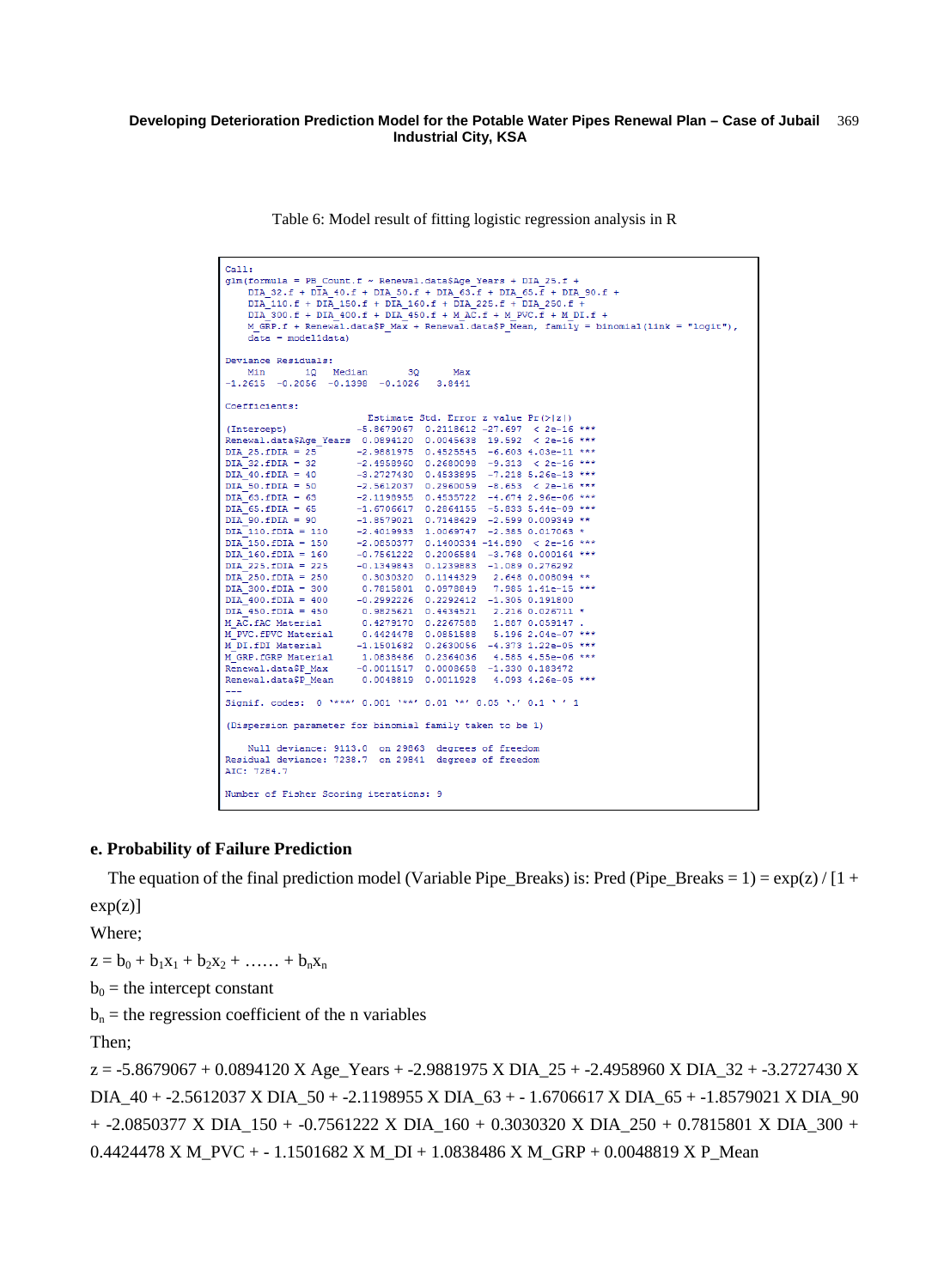The statistics of the predicted pipe breaks probabilities are:  $N = 29,658$ , Mean = 0.047756, Min = 0.000381, and Max =0.530694. The final prediction model was tested on  $N = 837$  pipes with previous real failure history where the mean of 0.047756 was used as decision boundary where values predicted above the mean will have 1 (predicted pipe break event) and prediction values less than the mean will have 0 (no predicted pipe break).

The results showed that 74.3% of the pipe breaks were predicted correctly as in reality. (see Figure 3).



Figure 3: Graph of the model predicted probability (0 to 1) as result of logistic regression prediction equation tested on real sample.

# **7. Prioritization of Critical Pipes**

The predicted pipe break probability values were calculated based on the final logistic regression model for each pipe segments in the whole network. Then, prioritization of the pipes was performed based on the highest probability values for the most critical 78.76 km of the complete potable water network. Table (7) and the map in Figure (4) provides more details about the critical pipes chosen by the model to renew as priority in the next five years plan.

| <b>Priority Levels</b> | Length (km) | <b>Quantity of Pipes</b> | <b>Predicted PB Probability Range</b> |
|------------------------|-------------|--------------------------|---------------------------------------|
| Priority 1             | 17.28       | 110                      | $0.358$ to $0.530$                    |
| Priority 2             | 15.69       | 150                      | $0.302$ to $0.358$                    |
| Priority 3             | 14.65       | 305                      | $0.267$ to $0.302$                    |

Table 7: Priority levels for the annual critical pipes renewal plan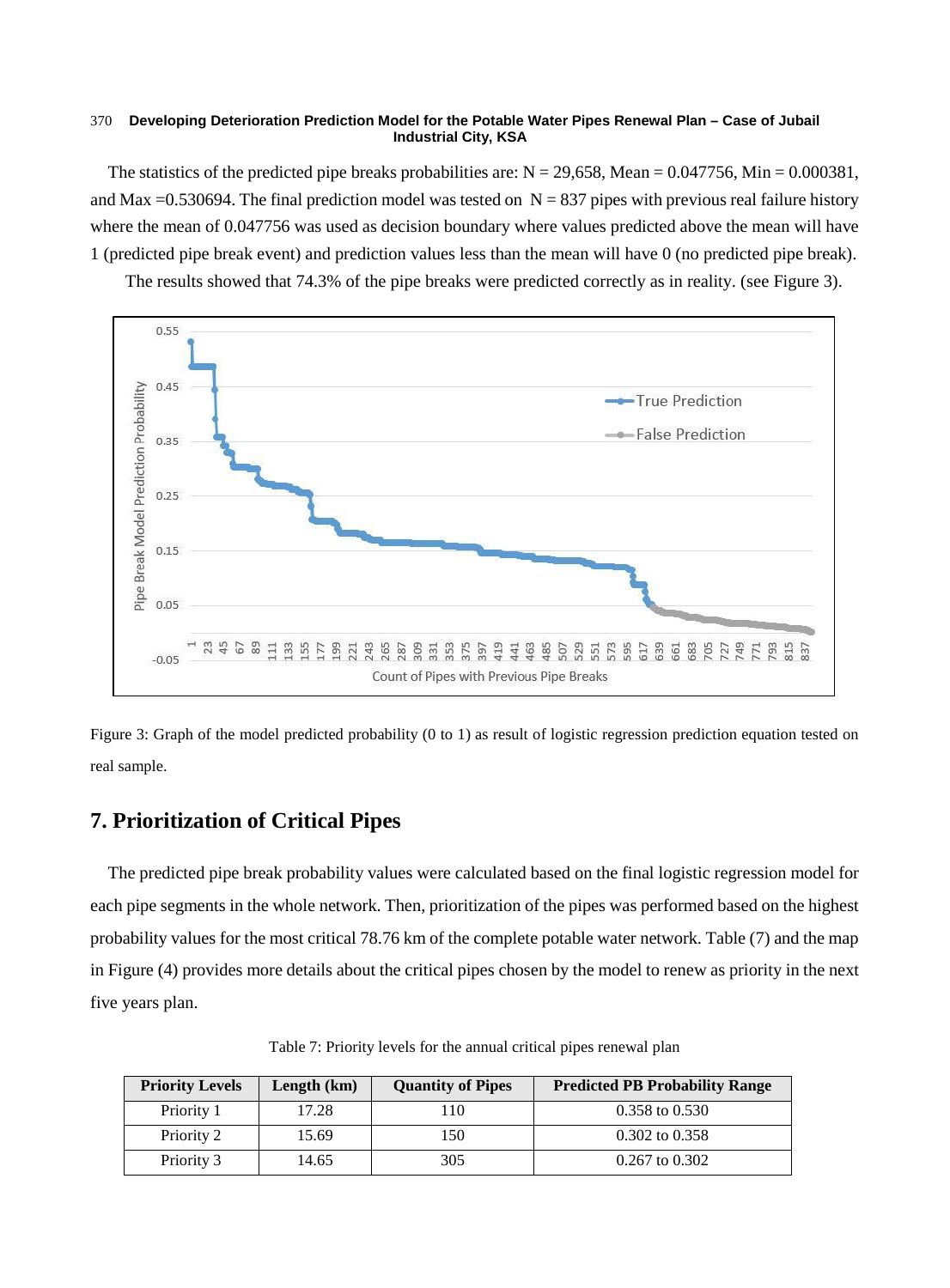**Developing Deterioration Prediction Model for the Potable Water Pipes Renewal Plan – Case of Jubail Industrial City, KSA** 371

| Total      | 78.76 | 1030 | 0 to 1 pipe break probability |
|------------|-------|------|-------------------------------|
| Priority 5 | 15.46 | 206  | $0.204$ to $0.251$            |
| Priority 4 | 15.68 | 259  | $0.251$ to $0.267$            |



Figure 4: Map of the Potable Water critical pipes based on high predicted pipe break probability, *Pred (Pipe\_Breaks = 1) = exp(z) / [1 + exp(z)].*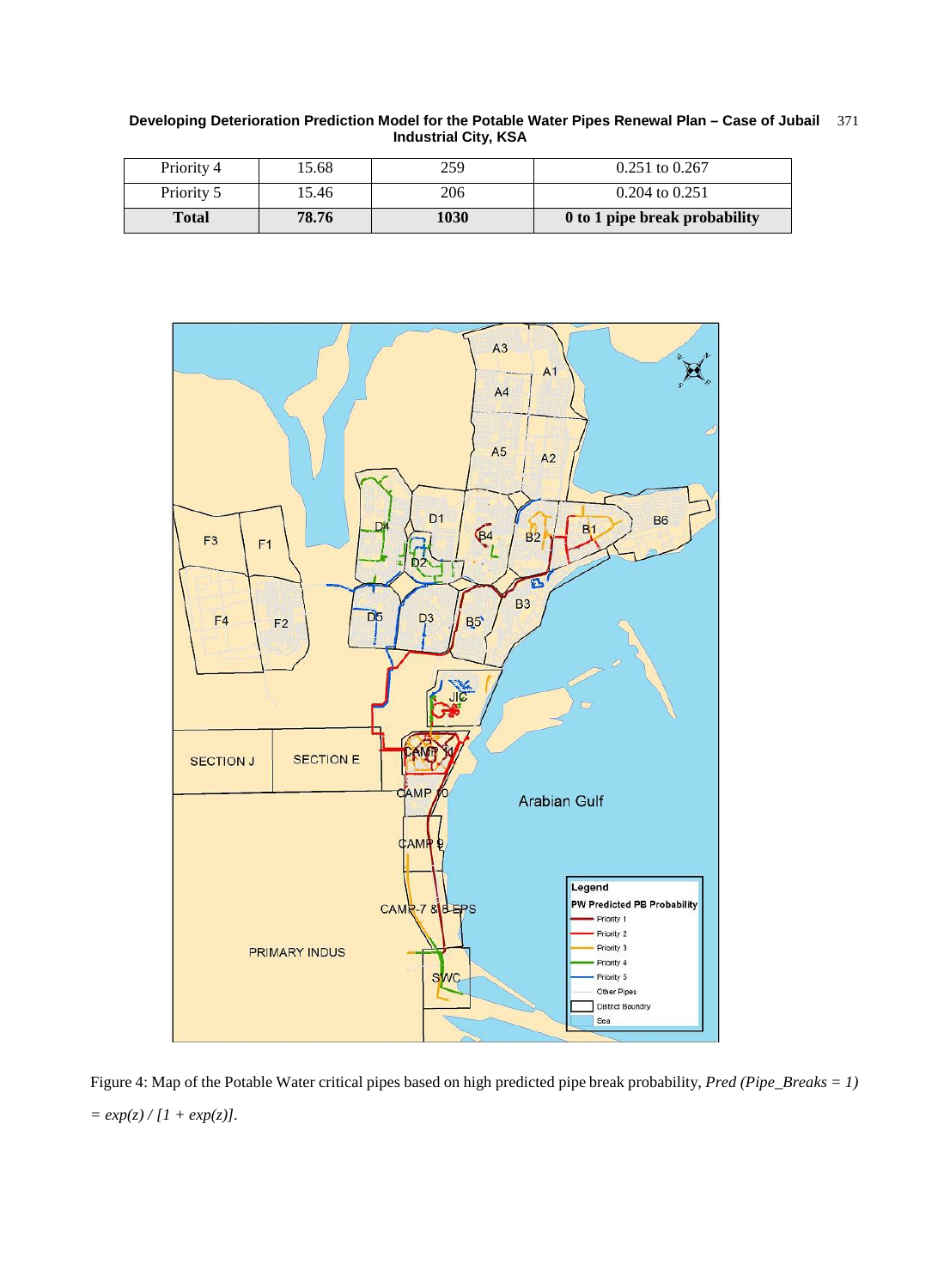### **8. Discussion and Conclusion**

The methodology developed in this paper is essential for water utility companies in order to maximize utilization of all available asset and historical data to direct the huge pipes renewal investment in the right way. Out of the initial 43 independent variables, 16 predictors showed to have impact on the pipe break occurrence. In particular, the age, some diameter classes (250mm and 300mm), some material types (PVC and GRP) and the pressure mean showed positive correlation which could increase probability of pipe break events. Other variables showed tendency to decrease pipe breaks such as smaller diameter sizes and pipes made from DI material. Some litrature (K & Sagar, 2016; Achim, Ghotb, & McManus, 2007) found that pipe length has an important impact on the annual pipe break rate. Actually, the length was tested in the initial model and gave significant results as well with large positive coefficient but the authors decided to discard it from the model of this paper as its effect was clear on the final priority map covering only 121 main and long pipes on the network and consider them as most critical. The result of final model of this paper gave more detailed answer to the initial analysis of critical areas (Figure 1) and provided higher resolution plan for the most critical 78.76 km pipes in the network (Table 7 and Figure 4) as it can be seen that the priority 1 and 2 pipes are falling mainly on the most critical areas (B1 and Camp 11). Finally, the use of the GIS tool as a master repository for all key analysis information was very useful and efficient especially for detailed mapping and planning of the final results.

# **9. Future Study Improvement**

The study used some assets and hydraulic parameters to estimate around the failure likelihood. However the study can be advanced in the future by improving some of the current parameters (such as more complete velocity based on GIS/hydraulic integration) and adding more explanatory variables. These parameters could include water temperature, ground water, weather condition, improper bedding, low stiffness, traffic vibration, water hammer, external vibration, corrosion issues, air pocket, operating condition, roots from trees, leakage and water loss, history of water quality complaints and bad joining. Root cause analysis findings and some previous studies/reports could help in addressing some of these additional factors. Furthermore, future studies could include estimation of the consequence of failures and getting the consequence rating scores (SAR) for each pipe segment. The cost of failure parameters could include number of affected facilities and customers, potential flooding, water loss, and cost of repair.